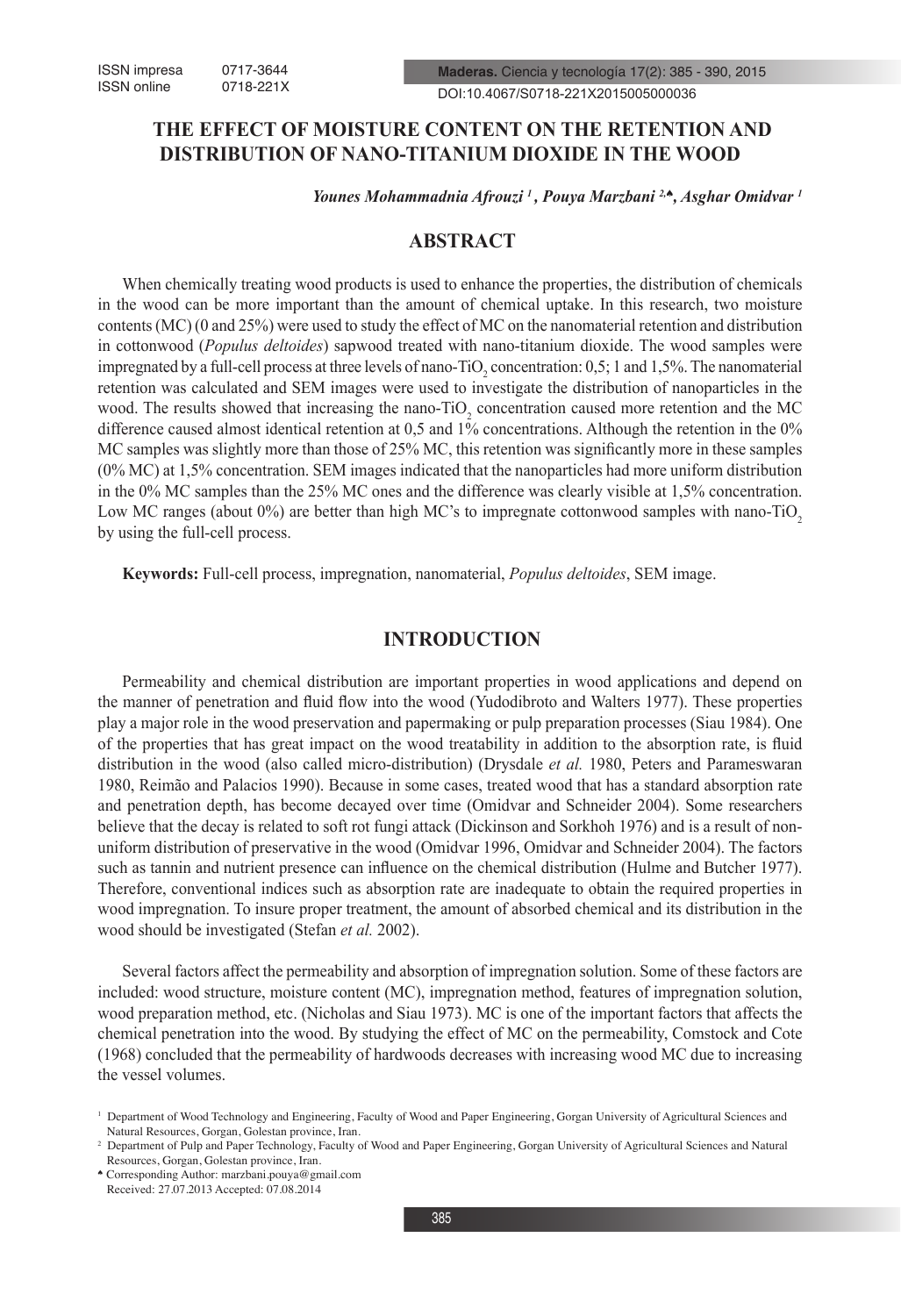One of the methods that can be considered as a suitable and high performance alternative for toxic preservatives is the nanomaterial utilization. Recently, the effects of nanomaterial utilization on improvement of the wood resistance against different wood destructive factors have been investigated in several studies (Kartal *et al.* 2009, Clausen *et al.* 2009, 2010, 2011, Afrouzi *et al.* 2013). Nano scale materials are defined as a set of substances where at least one dimension is less than approximately 100 nanometers (Kafarski 2007). Freeman and McIntyre (2008) reported that nano-metals with dimensions that are smaller than the wood pores (100 μm) and/or intercellular pores (400-600 nm), can penetrate the porous structure of wood and thereby impact the wood resistance against destructive factors.

Nano-titanium dioxide (nano-TiO<sub>2</sub>) is used as a common catalyst for its optical and electrical properties, high photocatalytic activity, chemical stability, non-toxicity, good availability, and no corrosion due to light (Xu *et al.* 2008, Saha *et al.* 2011). It can create anti-bacterial coating due to UV absorption and its photocatalytic properties, and prevent the penetration of UV radiations (Daoud *et al.* 2005, Wong *et al.* 2006).

Knowing the relation between the wood MC and nano-TiO<sub>2</sub> absorption rate is important and can influence the performance of impregnation process. Therefore, the aim of this study was to investigate the effect of MC on the nanomaterial retention and distribution in nano-TiO<sub>2</sub> treated wood.

### **MATERIAL AND METHODS**

#### **Sample Preparation**

Cottonwood (*Populus deltoides*) sapwood obtained from the research forest in Shastkalateh, Golestan province, Iran, was air dried and cut into 24 samples with dimensions of 50×50×3 mm. They were divided into two groups that have two different moisture contents (MC) (0% and 25% MC). To prepare the 0% MC samples, 12 samples were placed in the oven at  $103\pm2$  °C for 24 h and kept in the laboratory desiccator containing silica gel as desiccant. Potassium nitrate salt was used to prepare the 25% MC samples. A saturated solution of potassium nitrate salt was prepared and then, another 12 samples were placed into the incubator alongside the solution at 20 ºC for 21 days, which was stirred continuously by magnetic stirrer.

#### **Impregnation with Nano-TiO**<sub>2</sub>

Nano-TiO<sub>2</sub> (Anatase phase, 20 nm particle size) suspensions were prepared at 0,5, 1 and 1,5% concentrations and then, the samples were impregnated by a full-cell process according to *AWPA E10-08* (2008) standard method for testing wood preservatives, so that there were four replications for each treatment.

The preservative retention was calculated by following equation:

$$
Retention (kg/m3) = (GC/V) \times 10
$$

which *G*, *C* and *V* are the absorbed preservative by the sample, the preservative amount in 100 ml suspension and the sample volume, respectively.

In addition, studying the nanomaterial distribution in the wood was performed by SEM images taken from the treated samples.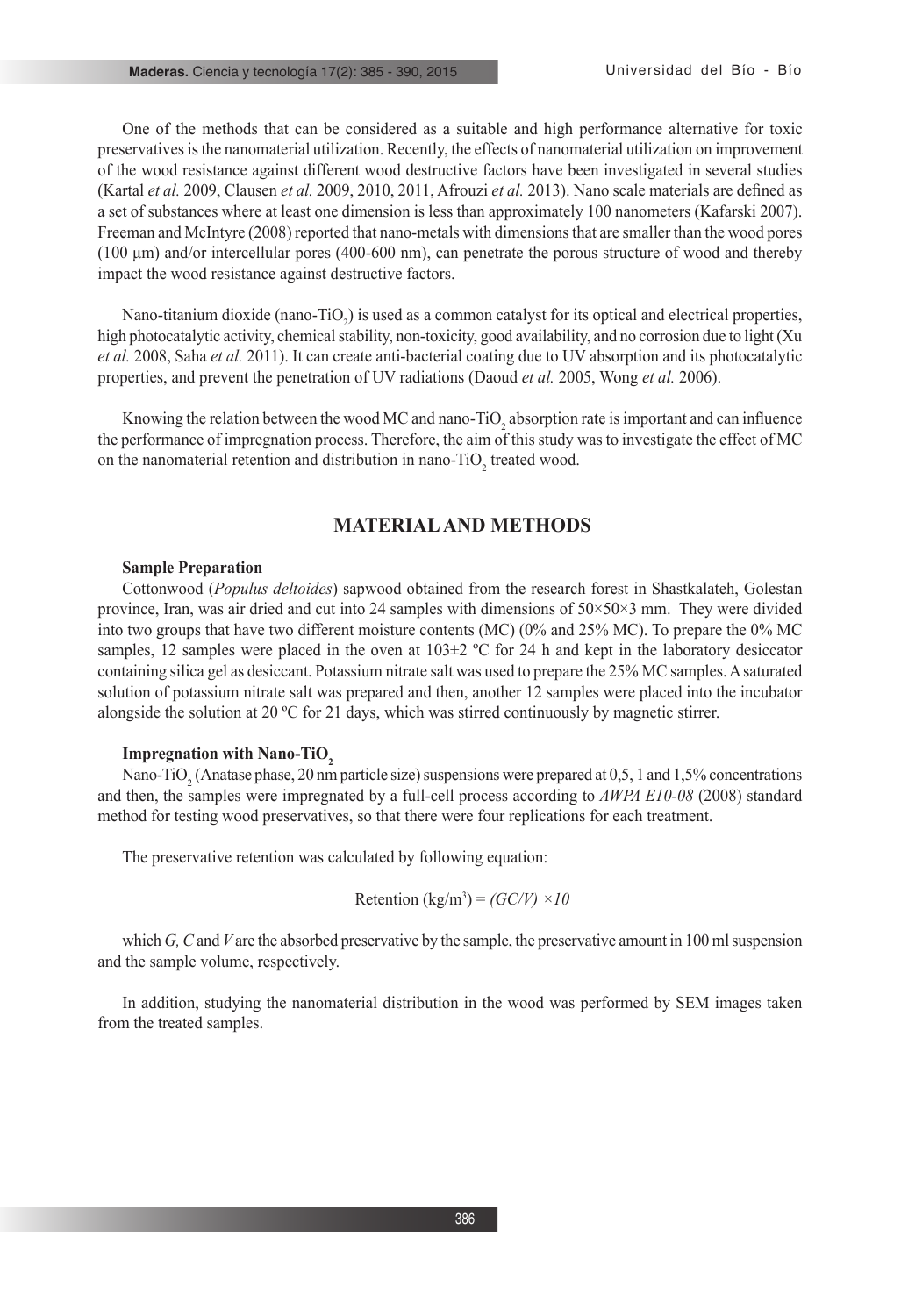### **RESULTS AND DISCUSSION**

# **Nano-TiO<sub>2</sub> retention**

The sample impregnation at three concentrations (0,5; 1 and 1,5%) caused different retentions, which increased with increasing the nanomaterial concentration. The results of Tukey statistical analysis test showed that there was no significant difference between the 0% and 25% MC samples at 0,5 and 1% concentrations. Actually, the MC difference did not significantly influence the penetration of nano-TiO<sub>2</sub> in the wood at the lower concentrations. However, nano-TiO<sub>2</sub> retention was greater in the 0% MC samples and increasing the concentration to 1,5% caused a clear retention difference (Table 1). Since the internal wood empty spaces, which are in the cell-wall, have been filled with water at the 25% MC, it limits the nanomaterial penetration into the wood but at the 0% MC (or near 0%), more nanoparticles can penetrate the wood due to existence of more empty spaces. Actually, with increasing the wood MC, swelling occurs in the cell-wall and therefore, the volume of cell-wall pores or empty spaces decreases, which results in reducing the nanomaterial penetration into the wood (Nicholas and Siau 1973, Hosseinzadeh and Neyestani 1988).

| MC(%) | Concentration $(\% )$ |                  |      |
|-------|-----------------------|------------------|------|
|       | 0.5                   |                  |      |
|       |                       |                  |      |
|       | 3,59                  |                  | 9,45 |
|       | 3.18                  | $7,06$<br>$6,53$ |      |
|       |                       |                  |      |

**Table 1.** Nano-TiO<sub>2</sub> retention in the 0 and 25% samples  $(kg/m<sup>3</sup>)$ .

# **Nano-TiO2 distribution in the wood**

SEM images indicated that nano-TiO<sub>2</sub> distribution was more suitable in the lower MC. As shown in figure 1, the nanomaterial distribution became more uniform with decreasing the MC. It was not significantly clear at lower nanomaterial concentrations, but there was a significant difference in the nano- $TiO<sub>2</sub>$  distribution between the 0 and 25% MC samples along with increasing the concentration. The most uniform distribution of nanomaterial occurred in the 0% MC samples treated with  $1,5\%$  nano-TiO<sub>2</sub>. In the 25% MC samples, the nanomaterial distribution was non-uniform and seemed uneven due to the moisture pressure as a barrier against proper impregnation (Nicholas and Siau 1973, Hosseinzadeh and Neyestani 1988). Since the internal wood spaces in the cell-wall were empty in the 0% MC samples, there was no moisture pressure and therefore, the nanomaterial distribution was performed more uniformly.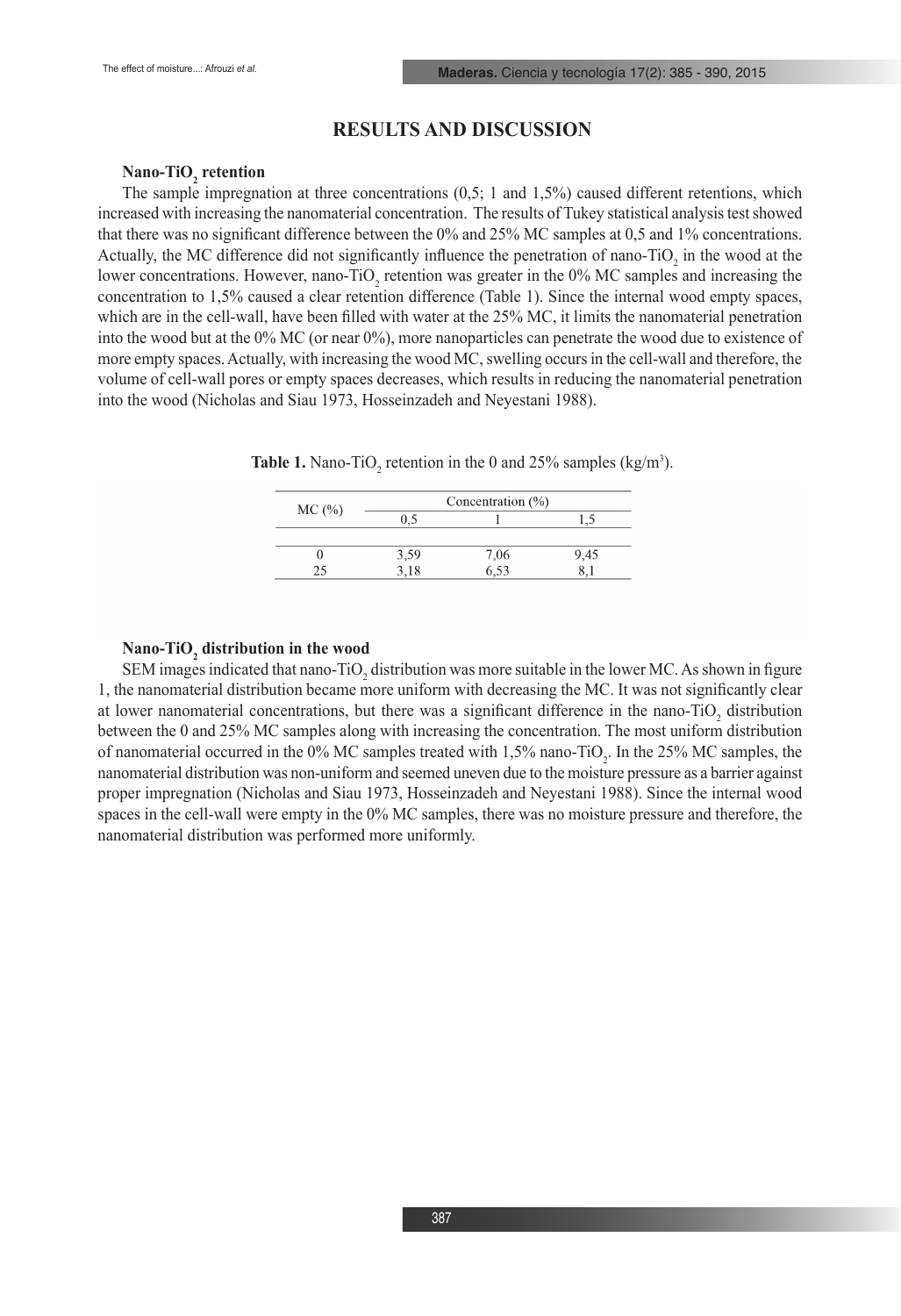

**Figure 1.** SEM images taken from the tangential section of nano-TiO<sub>2</sub> treated samples:  $a_1$ : (the 0% MC /0,5% concentration), A<sub>2</sub>: (the 25% MC /0,5% concentration), A<sub>3</sub>: (the 0% MC /1% concentration), A<sub>4</sub>: (the 25% MC /1% concentration),  $A_s$ : (the 0% MC /1,5% concentration),  $A<sub>6</sub>$ : (the 25% MC /1,5% concentration).

# **CONCLUSIONS**

The average of the retention and distribution uniformity of nano-TiO<sub>2</sub> was greater in the 0% MC samples and the difference between the 0 and 25% MC samples increased with increasing the nanomaterial concentration. Due to non-existence of moisture pressure, greater uniformity of nanomaterial distribution occurred in the 0% MC samples that was significantly clear in the 1,5% concentration. Therefore, the 0% MC samples treated with 1,5% nano-TiO<sub>2</sub> showed the best performance and the 0% MC (or near to it) is appropriate to achieve the most retention and uniform distribution.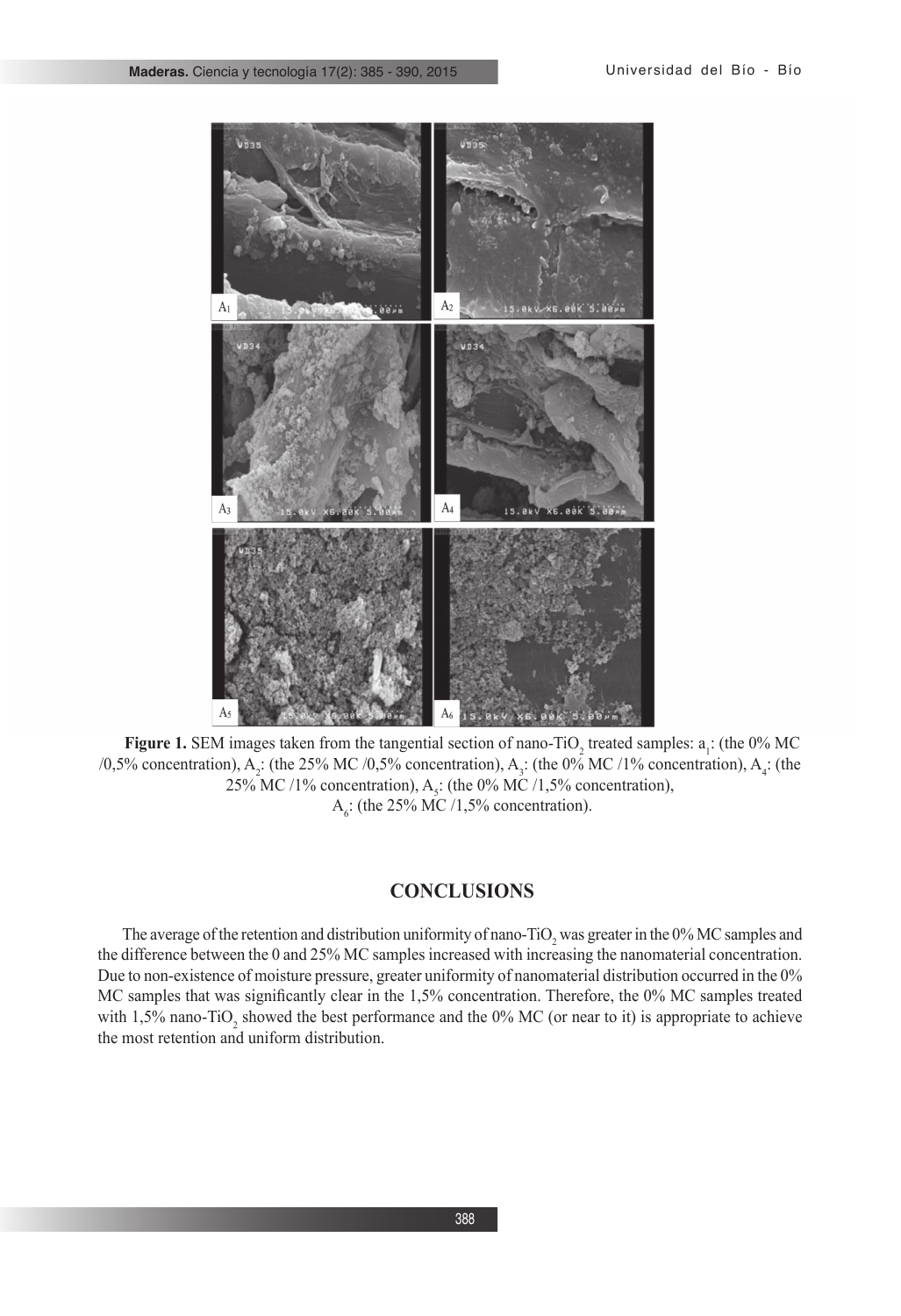# **REFERENCES**

**Afrouzi, Y.M.; Omidvar, A; Marzbani, P. 2013.** Effect of Artificial Weathering on the Wood Impregnated with Nano-Zinc Oxide. *World Applied Sciences Journal* 22 (9): 1200-1203.

**American Wood Protection Association Standards, 2008.** Standard method of testing wood preservatives by laboratory soil-block cultures. E10-08. In: *Annual Book of AWPA Standards, Birmingham,* AL. p. 364-372.

**Clausen, C.A.; Green III, F.; Kartal, S.N. 2010.** Weatherability and Leach Resistance of Wood Impregnated with Nano-Zinc Oxide. *Nanoscale Research Letters* 5(9): 1464-1467.

**Clausen, C.A.; Kartal, S.N.; Arango, R.A.; Green III, F. 2011.** The role of particle size of particulate nano-zinc oxide wood preservatives on termite mortality and leach resistance. *Nanoscale Research Letters* 6(1): 1-5.

**Clausen, C.A.; Yang, V.W.; Arango, R.A.; Green III, F. 2009.** Feasibility of Nano-zinc oxide as a wood preservative. *Proceedings of American Wood Protection Association* 105: 255-260.

**Comstock G.L.; Cote, W.A. 1968.** Factors affecting permeability and pit aspiration in coniferous sapwood. *Wood Science and Technology* 2: 279-291.

**Daoud, W.A.; Xin, J. H.; Zhang, Y.H. 2005.** Surface Functionalization of Cellulose Fibers with Titanium Dioxide Nanoparticles and Their Combined Bactericidal Activities. *Surface Science* 599: 69-75.

**Dickinson, D.J.; Sorkhoh, N.A.A.H. 1976.** The micro-distribution of wood preservative. *Scanning Electron Microscopy* 9: 549-554.

**Drysdale, J.A.; Dickinson, D.J.; Levy, J.F. 1980.** Micro-distribution of a CCA preservative in five timbers of varying susceptibility to soft rot. *Material und Organismen* 15: 287-303.

**Freeman, M.H.; C.R. McIntyre. 2008.** Comprehensive review of copper-based wood preservatives. *Forest Products Journal* 58(11): 6-27.

**Hosseinzadeh, A.; Neyestani, F. 1988.** The effect of moisture content on the absorption rate and penetration depth of impregnation solution in the impregnated wooden sleepers. Forest and Pasture Research Institute, Tehran (In Persian).

**Hulme, M.A.; Butcher, J.A. 1977.** Soft-rot Control in Hardwoods Treated with Chromated Copper Arsenate Preservatives. I. Treatment Problems. *Material und Organismen* 12(2): 81-95.

**Kafarski, P. 2007.** Nanobiotechnology. *Forum Akademickie Nr* 7(8): 36-37.

**Kartal, S.N.; Green III, F.; Clausen, C.A. 2009.** Do the unique properties of nanometals affect leachability or efficacy against fungi and termites? *International Biodeterioration and Biodegradation* 63: 490-495.

**Nicholas, D.D.; Siau, J.F. 1973.** Factors Influencing the Treatability of Wood. *In Wood Deterioration and its Prevention by Preservative Treatments,* vol. II. Preservatives and Preservative Systems, Syracuse Univ. press.

**Omidvar, A. 1996.** The influence of moisture content on treaetability of red maple. Ph. D. Thesis, University of New Brunswick, Facculty of forestry and Environmental Management, Fredricton, N.B, Canada. 145p.